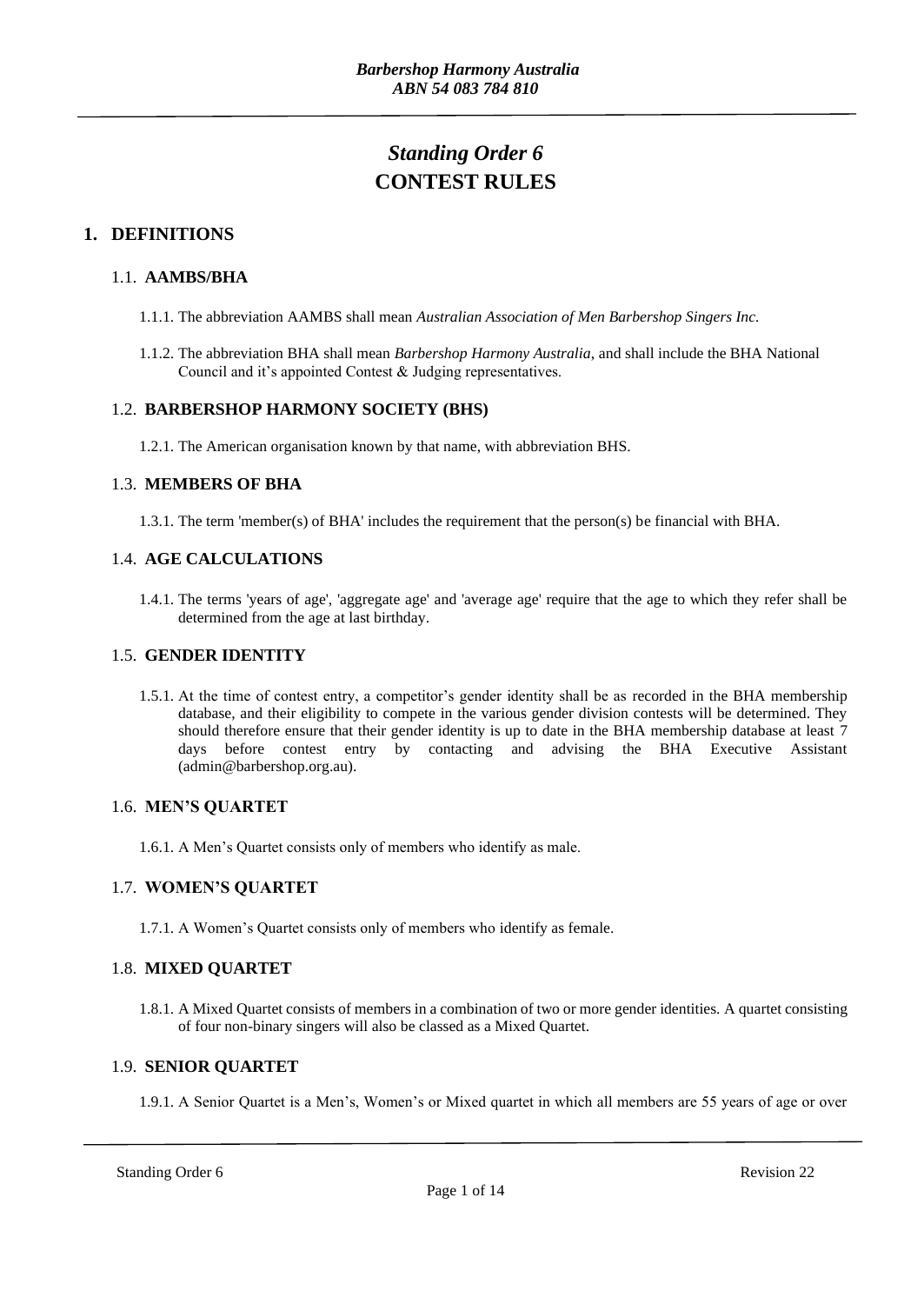and the aggregate age of all members is at least 240 years.

# 1.10.**YOUTH QUARTET**

1.10.1. A Youth Quartet is a Men's, Women's or Mixed quartet in which all members are 25 years of age or under.

### 1.11.**NOVICE QUARTET**

1.11.1. A Novice Quartet is a Men's, Women's or Mixed quartet in which a maximum of only one member has competed before in a quartet in a BHA National contest (therefore at least three members have never competed in a quartet in a BHA National contest before).

#### 1.12.**MEN'S CHORUS**

1.12.1. A Men's Chorus comprises singers who all identify as male. The gender identity of the director is not relevant.

#### 1.13.**WOMEN'S CHORUS**

1.13.1. A Women's Chorus comprises singers who all identify as female. The gender identity of the director is not relevant.

#### 1.14.**MIXED CHORUS**

1.14.1. A Mixed Chorus comprises singers who identify as a combination of two or more gender identities, with a maximum of 75% of either male or female gender identity. The gender identity of the director is not relevant.

#### 1.15.**SENIOR CHORUS**

1.15.1. A Senior Chorus comprises singers whose average age equals 60 years or greater. The age of the director is not relevant.

#### 1.16.**YOUTH CHORUS**

1.16.1. A Youth Chorus comprises singers who are all BHA Youth members (i.e. aged 25 years or under). The age of the director is not relevant.

#### 1.17. **INVITATIONAL QUARTET OR CHORUS**

1.17.1. An Invitational Quartet or Chorus is a group that may or may not contain BHA Members, and is invited by BHA to compete or sing for evaluation.

#### 1.18.**SMALL CHORUS**

1.18.1. A Small Chorus is a chorus that consists of at least 9 singers, and has 16 singers or less, excluding the Music Director.

#### 1.19.**MEDIUM CHORUS**

1.19.1. A Medium Chorus is a chorus that consists of more than 16 singers and 30 singers or less, excluding the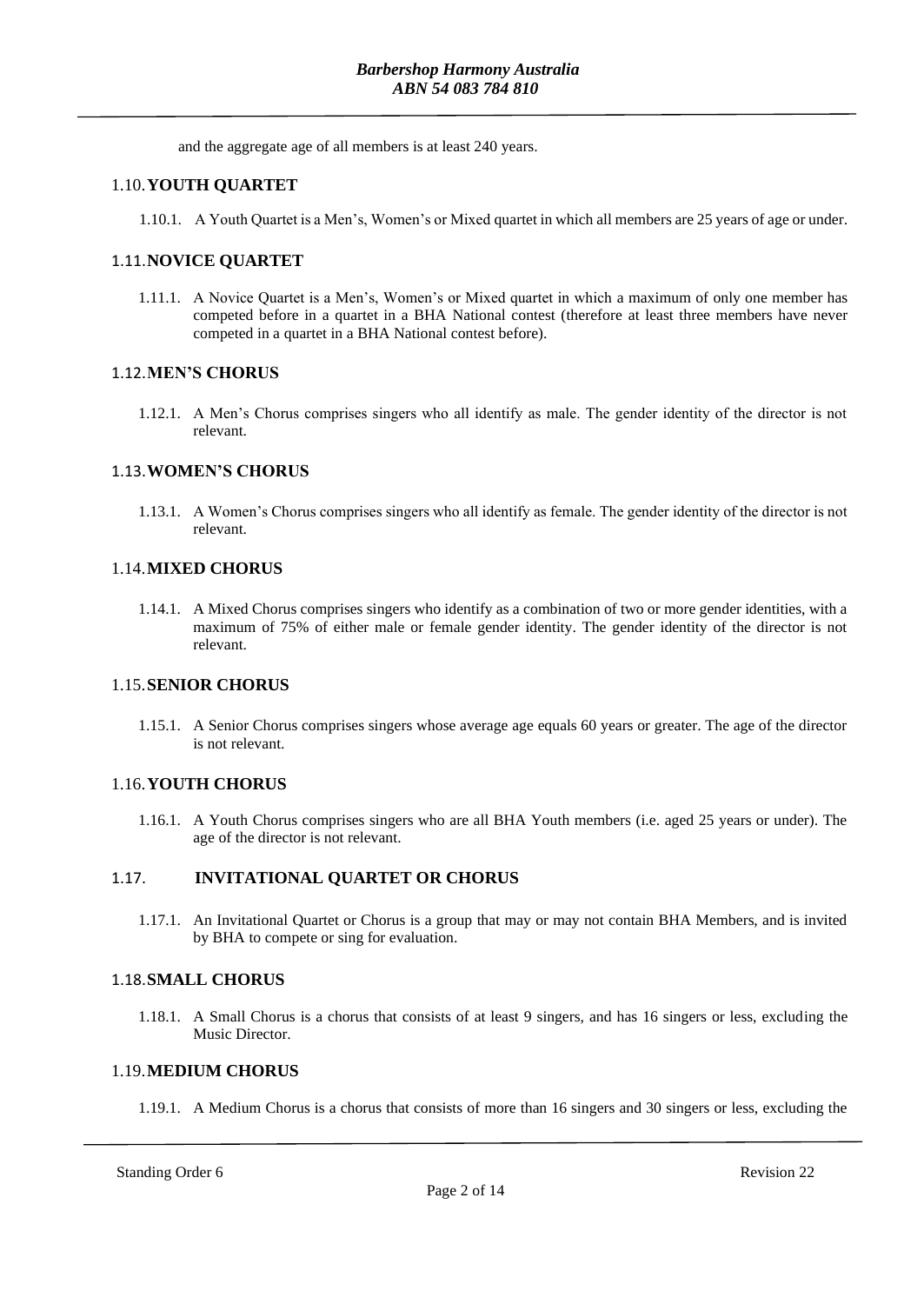Music Director.

#### 1.20.**LARGE CHORUS**

1.20.1. A Large Chorus is a chorus that consists of more than 30 singers excluding the Music Director.

### 1.21.**NATIONAL MEDALLIST**

- 1.21.1. A National Medallist quartet or chorus is any quartet or chorus that has won a medal at an AAMBS or BHA National contest. This rank is attained the first time such a medal is won, and is retained in perpetuity.
- *Note: All Regulations relating to National contests apply equally to open, men's, women's, mixed or age-dependent contests. In such cases, the medallists will be differentiated from their counterparts by a suitable preceding qualifier to their rank e.g. 'Men's Senior Gold Medallist', 'Mixed Youth Gold Medallist', or 'Women's Gold Medallist'.*

# 1.22.**NATIONAL CHAMPION**

- 1.22.1. A BHA National Champion quartet or chorus is a National Medallist quartet or chorus that has won a gold medal at an AAMBS or BHA National contest. This rank is attained the first time such a medal is won, and is retained in perpetuity.
- *Note: All Regulations relating to National contests apply equally to open, men's, women's, mixed, or age-dependent contests. In such cases, the champions will be differentiated from their counterparts by a suitable preceding qualifier to their rank e.g. 'Senior Mixed Champion', 'Youth Women's Champion', 'Mixed Champion' , Women's Champion', 'Men's Champion' or 'Open Champion'.*

### 1.23.**APPROVED JUDGING SESSION**

1.23.1. A session approved by BHA, in which performers are judged by a panel of at least one judge per Scoring Category and controlled by at least one Contest Administrator. Judges and Contest Administrators shall be appointed by BHA in accordance with this Standing Order, Clause 6 - CONTEST JUDGES AND ADMINISTRATORS. The environment for and control of performances shall be in accordance with this Standing Order. Performances may be, or participation in a contest, for Evaluation Only i.e. judged and scored but not participating in any contest, and may be presented via Video Recording if so prescribed by BHA. Any Video Recording presentation shall be in accordance with BHA Standing Order 7 - Rules for Video Assessments of Quartets.

#### 1.24.**QUALIFICATION**

- 1.24.1. A process in which scores gained in an Approved Judging Session are used to determine the right of a performer to participate in a following National Contest. Regional Contests are automatically accepted as an Approved Judging Session, whether or not they allow judging by video recording.
- 1.24.2. The Regional Contest entered does not need to have the same age requirements as the National Contest to which the performer seeks qualification.
- 1.24.3. Scores gained by a performer requesting 'Evaluation Only', i.e. requesting to be judged but not entered in a contest, can be used for qualification purposes.
- 1.24.4. Gender identity cannot be changed between Regional qualification and National contest if it would change the gender division of the contest that a quartet or chorus was qualified to enter.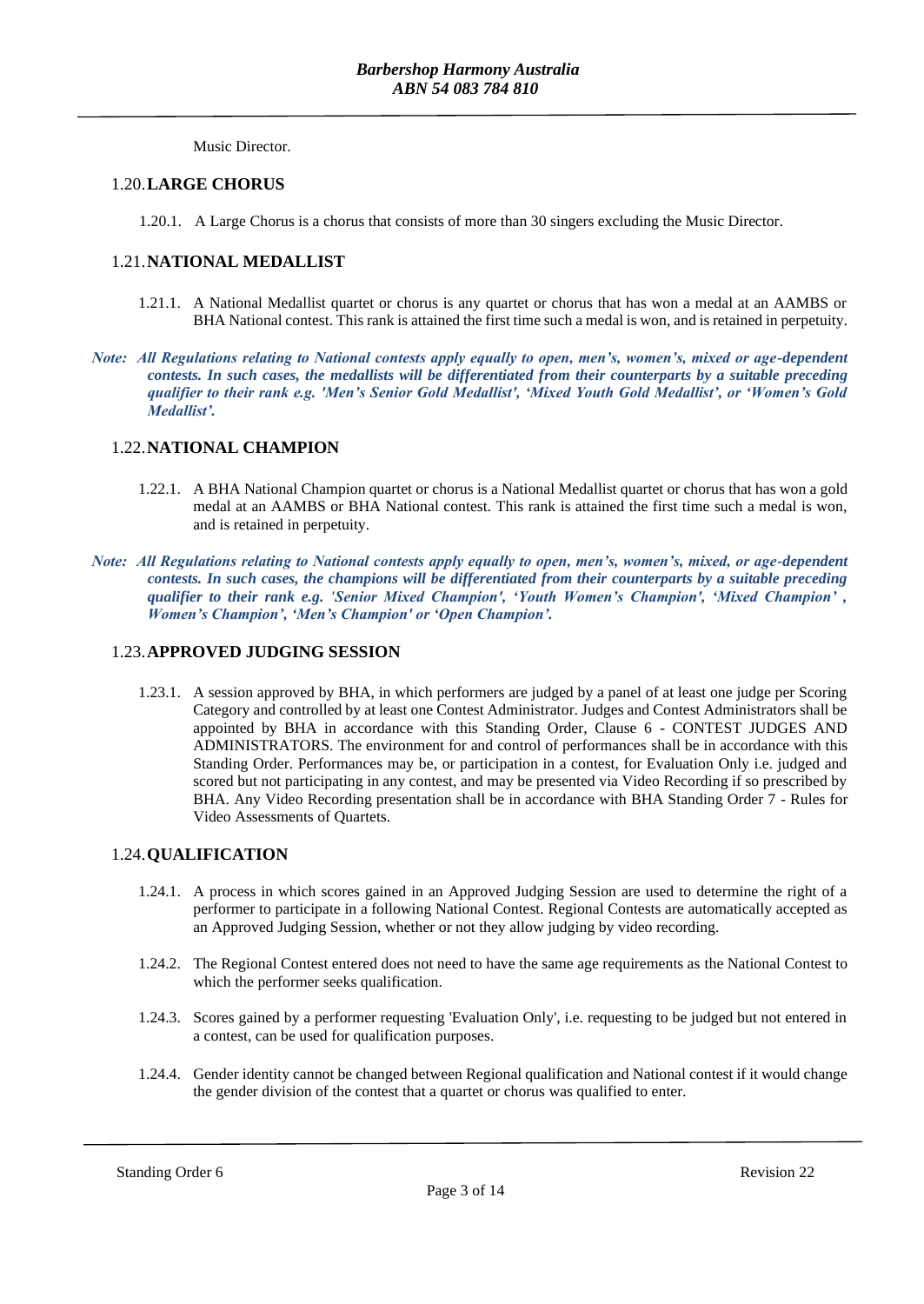- 1.24.5. A quartet wishing to qualify must enter the Regional Contest in the region where the majority of its members reside. If an equal number of members reside in more than one region, then the quartet may nominate which Regional Contest they will compete in. Once the quartet has nominated a region it must continue to compete in that region in subsequent years. If a quartet cannot be at the appropriate Regional Contest in person, then it can lodge a video entry under Standing Order 7 - Rules for Video Assessments of Quartets.
- 1.24.6. Other arrangements (e.g. an out of region contest entry or a special entry without qualification) may be approved by BHA in exceptional circumstances, on receipt of a written application by the performer before the date of the Regional Contest where the majority of its members reside. That application must state the reasons why the appropriate Regional Contest Judging Session cannot be attended by the performer either in person and/or by video.

# 2. **GENERAL CONDITIONS**

# 2.1. **APPLICABILITY**

2.1.1. These Rules apply to all quartet and chorus contests within BHA. In matters not specifically covered by these rules BHA may exercise reasonable latitude and prerogative provided that the established ethics and policies of the Barbershop Harmony Society are observed in principle.

### 2.2. **SPECIAL RULES FOR CONTESTS**

2.2.1. BHA may issue special Contest Rules to cover specific contests. Such special rules may override provisions of these Rules.

# 3. **ELIGIBILITY TO COMPETE**

#### 3.1. **GENERAL**

- 3.1.1. For contests staged as part of a convention or festival program, every competing singer and chorus musical director must be a registered delegate to that convention or festival.
- 3.1.2. Because of the requirement that individual qualification to a National Contest will be determined by BHA, delays will occur between a performance for the purpose of qualification and notification to the performer of their qualification status. The process of determining qualifications will be carried out in the following sequence:
	- 3.1.2.1. Immediately on completion of all Approved Judging Sessions being used to determine Qualifications to National Contests, scores from all such Judging Sessions will be compiled and presented to BHA.
	- 3.1.2.2. All performers will be notified whether or not they have achieved the minimum score required for qualification to each National Contest for which they would be eligible regardless of age limited contests. In the same communication, those that have achieved any minimum score will be invited to enter the Contest Entry Procedure indicating which National Contests they wish to enter. This includes gender divisions and sub-categories (e.g. Senior, Youth, Novice).
	- 3.1.2.3. Immediately after the Closing Date stated in the Contest Entry Procedure for the National Contests, a list of performers that have received an invitation as described above and have submitted a Contest Entry shall be provided to BHA. That list shall include information indicating all the contests to which each performer has requested entry.
	- 3.1.2.4. For contests which have no limit on the number of contestants to be accepted, all Contest Entry requests will be accepted and the performers notified of that acceptance.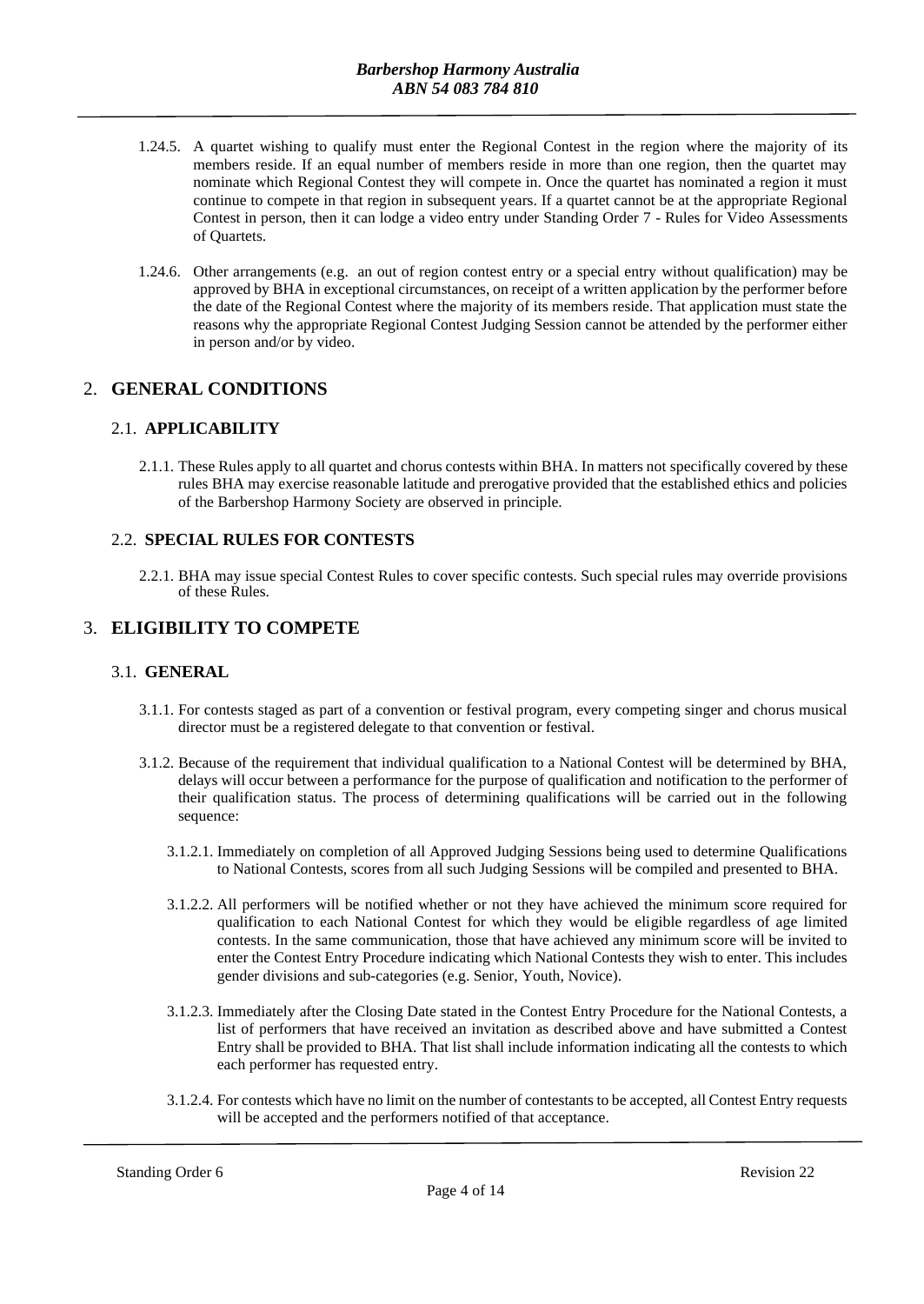- 3.1.2.5. For contests which have a limit on the number of contestants to be accepted, that number of Contest Entry requests from the top-scoring qualifiers will be accepted and those performers notified of that acceptance. The remaining performers will be advised that their Contest Entry request has not been accepted due to the number limit on the contest.
- 3.1.3. All communications to and from performers during the process described above shall be with the Contest Administrator or their representative for the Regional and National Contests involved.

# 3.2. **QUARTETS**

- 3.2.1. All members of competing quartets (except Invitational Quartets) must be members of BHA.
- 3.2.2. All competing quartets must be registered with BHA at least 21 days prior to entry to the contest and at the time of the contest. Note: In order that a quartet's registration with BHA be valid, it must comply with the requirements of Standing Order 5 – Regulations for Quartets. Quartets are encouraged to keep their registration up to date with BHA on a yearly basis.
- 3.2.3. A competing quartet must not contain more than two members of another quartet competing in the same contest.
- 3.2.4. A quartet may change one member between qualifying for a national contest, and the National contest itself. Any change must be reflected in the quartet's registration with BHA prior to the commencement of the national contest.
- 3.2.5. No quartet competing in a BHA National contest may contain more than two members of a National Champion quartet (as defined in clause 1.22.1).

#### 3.3. **CHORUSES**

- 3.3.1. All members of competing choruses (except Invitational Choruses) must be members of BHA and financial members of each club they choose to represent in the contest, or be formally invited by BHA to join the contest.
- 3.3.2. All competing choruses must be registered with BHA at least 21 days prior to entry to the contest, and at the time of the contest, except where invited under Clause 3.2.1. Note: In order that a chorus's registration with BHA be valid, it must comply with the requirements of Standing Order 4 – Regulations for Choruses. Choruses are encouraged to keep their registration up to date with BHA on a yearly basis.
- 3.3.3. A competing chorus may comprise singers competing with more than one chorus, but the number of singers two choruses share shall not exceed 75% of the smaller chorus's membership.
- 3.3.4. If directed on stage, a competing chorus must be so directed by a member of BHA, except where invited under Clause 3.3.1.
- 3.3.5. Nothing in these Rules will be so construed as to limit the rights of a chorus to appoint or replace its chorus director at any time, so long as the chorus director is a member of BHA.

#### 4. **CONTEST ENTRY PROCEDURES**

4.1. A contest entry procedure will be made known to competitors by the BHA Secretary or their designate, at least 30 days prior to the contest. Following a qualification contest, qualifiers will be notified of their eligibility to compete and invited to enter the contest for which qualification was thereby obtained.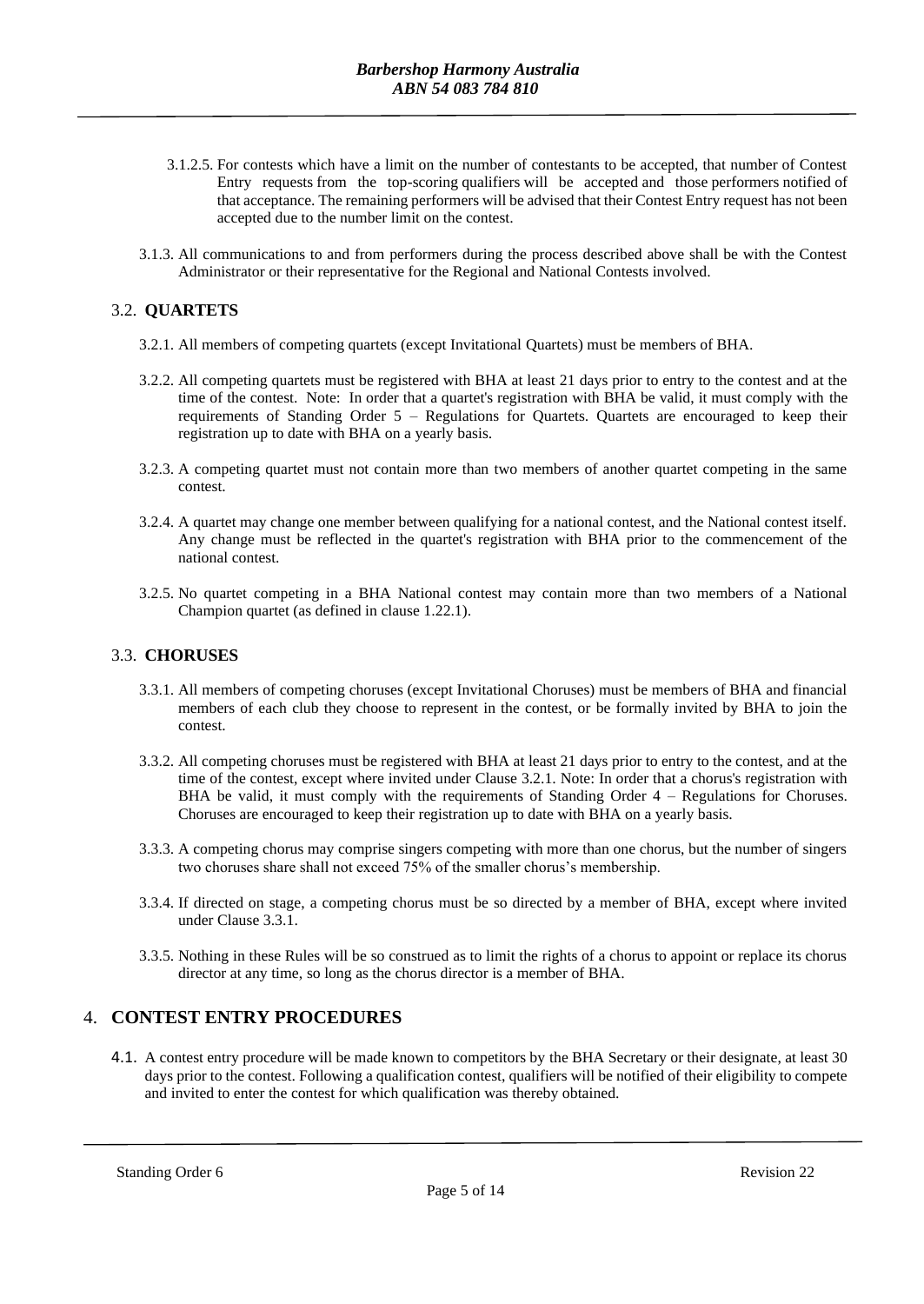- 4.2. Completed entries for the contest must be received by the Contest Administrator at least 14 days prior to the contest date. Late entries may be considered by BHA, but only in exceptional circumstances.
- 4.3. A contestant entering a Men's, Women's, Mixed, Senior, Youth, Novice or Invitational Quartet contest or a Men's, Women's, Mixed, Senior, Youth or Invitational Chorus contest must declare the contests to be entered in the contest entry procedure, and declare themselves eligible for the contests so entered.
- 4.4. All quartets qualifying under clause 7.3.2.1 will be automatically entered in the Open contest.

# 5. **SCORING CATEGORIES**

5.1. Each scoring judge awards a score from 0 to 100 for each song. All contestants will be judged in the three scoring categories:

#### 5.1.1.SINGING

5.1.1.1. The Singing judge will evaluate the degree to which the performer achieves artistic singing in the barbershop style. This is accomplished through precise intonation, a high degree of vocal skill, and a high level of unity and consistency within the ensemble. Mastering these elements also creates a feeling of fullness, ring, or expansion of sound throughout the performance. When artistry is present, these elements will be natural, unmanufactured, and free from apparent effort, allowing the performer to fully communicate the theme of the song.

#### 5.1.2.MUSIC

- 5.1.2.1. The Music judge will evaluate the song and arrangement, as performed. They will adjudicate the musical elements in the performance: melody, harmony, range and tessitura, tempo and rhythm and meter, construction and form, and embellishments.
- 5.1.2.2. The Music judge will judge how well the musical elements of the performance establish a theme, and the degree to which the performance demonstrates an artistic sensitivity to that theme. They will adjudicate the degree to which the musical elements of the song and the arrangement display the hallmarks of the barbershop style.

#### 5.1.3.PERFORMANCE

5.1.3.1. The Performance judge will evaluate entertainment within the barbershop style. Vocal and visual elements, in the context of the song choice and delivery, are evaluated for their contribution to the overall entertainment effect of the performance. The Performance judge will evaluate the degree to which the performer built a rapport with an audience and used creativity, artistry and expressiveness to deliver a performance that is from the heart. Performances that are truly integrated, entertaining, and artistic should be encouraged and should provide a more rewarding experience for the audience than those with accumulated technique or mannered/patterned characteristics.

# 6. **CONTEST JUDGES AND ADMINISTRATORS**

- 6.1. All Contest judges for BHA National or Regional contests shall be listed in the Barbershop Harmony Society's "Official Register of Certified Judges and Administrators" or be certified members of Australasian Guild of Barbershop Judges.
- 6.2. All Contest judges for BHA National or Regional contests shall judge only in a scoring category for which they are qualified.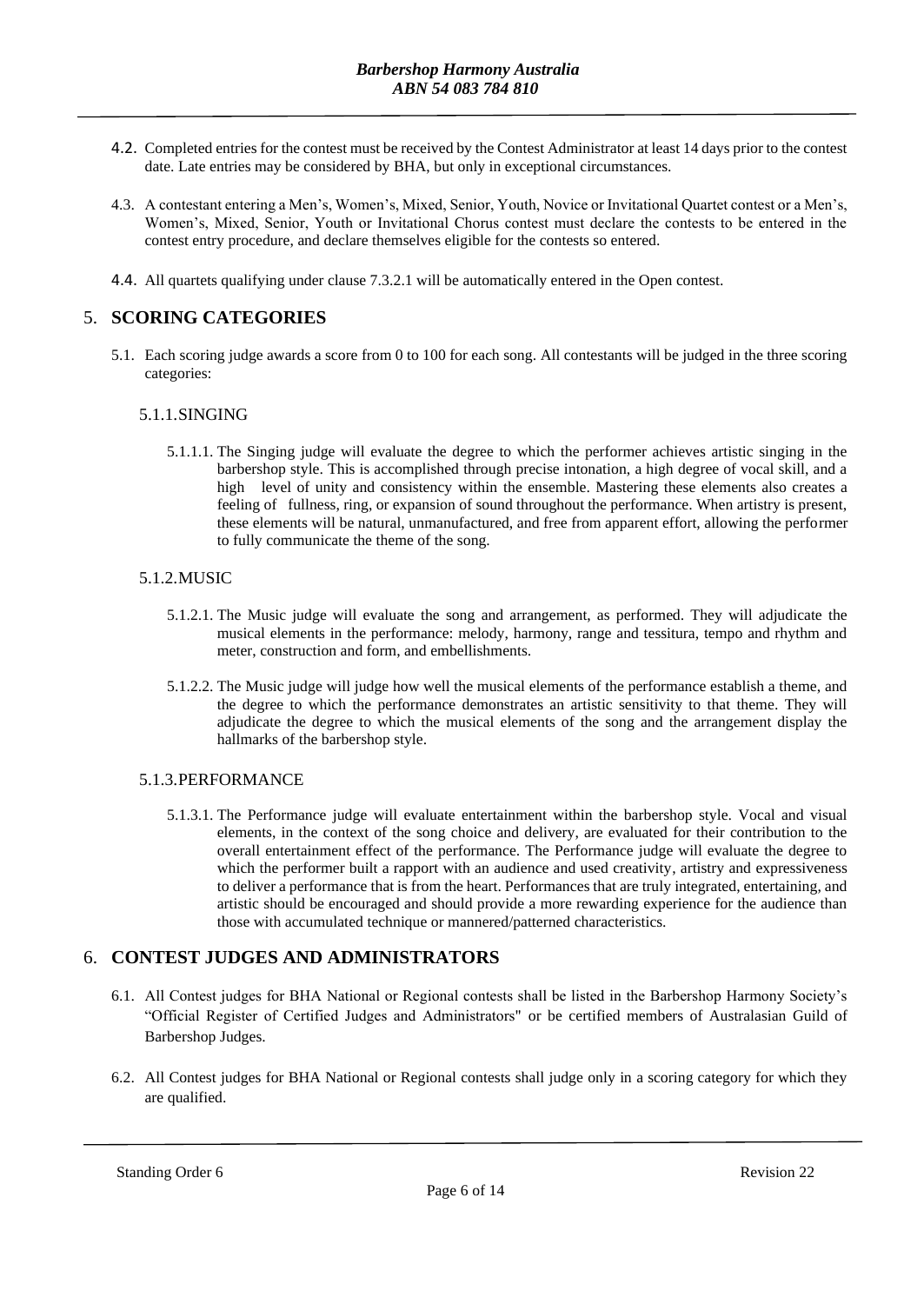- 6.3. All Contest Administrators and Assistant Contest Administrators for BHA National or Regional contests shall be certified members of Australasian Guild of Barbershop Judges.
- 6.4. BHA National Contests shall have at least two panels of judges (or more, depending on the number of contest entries), with at least one panel being from the Barbershop Harmony Society's "Official Register of Certified Judges and Administrators." Additional panels shall contain only certified members of Australasian Guild of Barbershop Judges or judges listed in the Barbershop Harmony Society's "Official Register of Certified Judges and Administrators".
- 6.5. BHA National Contests shall be controlled by one or more Contest Administrators with the support of additional Assistant Contest Administrators as required.
- 6.6. BHA Regional Contests shall have at least a single panel of judges and a Contest Administrator.
- 6.7. BHA Contest judges from the BHS are appointed by the Chair of its International Contest and Judging Committee in collaboration with the Chair of the Australasian Guild of Barbershop Judges.
- 6.8. BHA Contest judges from the Australasian Guild of Barbershop Judges shall be nominated by its Chair, and approved by BHA.
- 6.9. Contest Administrators and Assistant Contest Administrators for BHA contests shall be nominated by the Chairman of the Australasian Guild of Barbershop Judges, and approved by BHA.

# **7. CONTESTS AND AWARDS**

#### 7.1. **DEFINITIONS**

#### 7.1.1. **OPEN CHORUS AND OPEN QUARTET CONTESTS**

7.1.1.1. An Open contest shall have no gender or age restrictions on entry. The contestants are ranked according to the total of their scores allocated by the judges during the contest.

#### 7.1.2. **MEN'S QUARTET CONTEST**

7.1.2.1. A Men's Quartet Contest may be entered by Men's quartets only.

#### 7.1.3. **WOMEN'S QUARTET CONTEST**

7.1.3.1. A Women's Quartet Contest may be entered by Women's quartets only.

#### 7.1.4. **MIXED QUARTET CONTEST**

7.1.4.1. A Mixed Quartet Contest may be entered by Mixed quartets only.

### 7.1.5. **SENIOR QUARTET CONTEST**

7.1.5.1. A Senior Quartet Contest may be entered by Senior quartets only.

# 7.1.6. **YOUTH QUARTET CONTEST**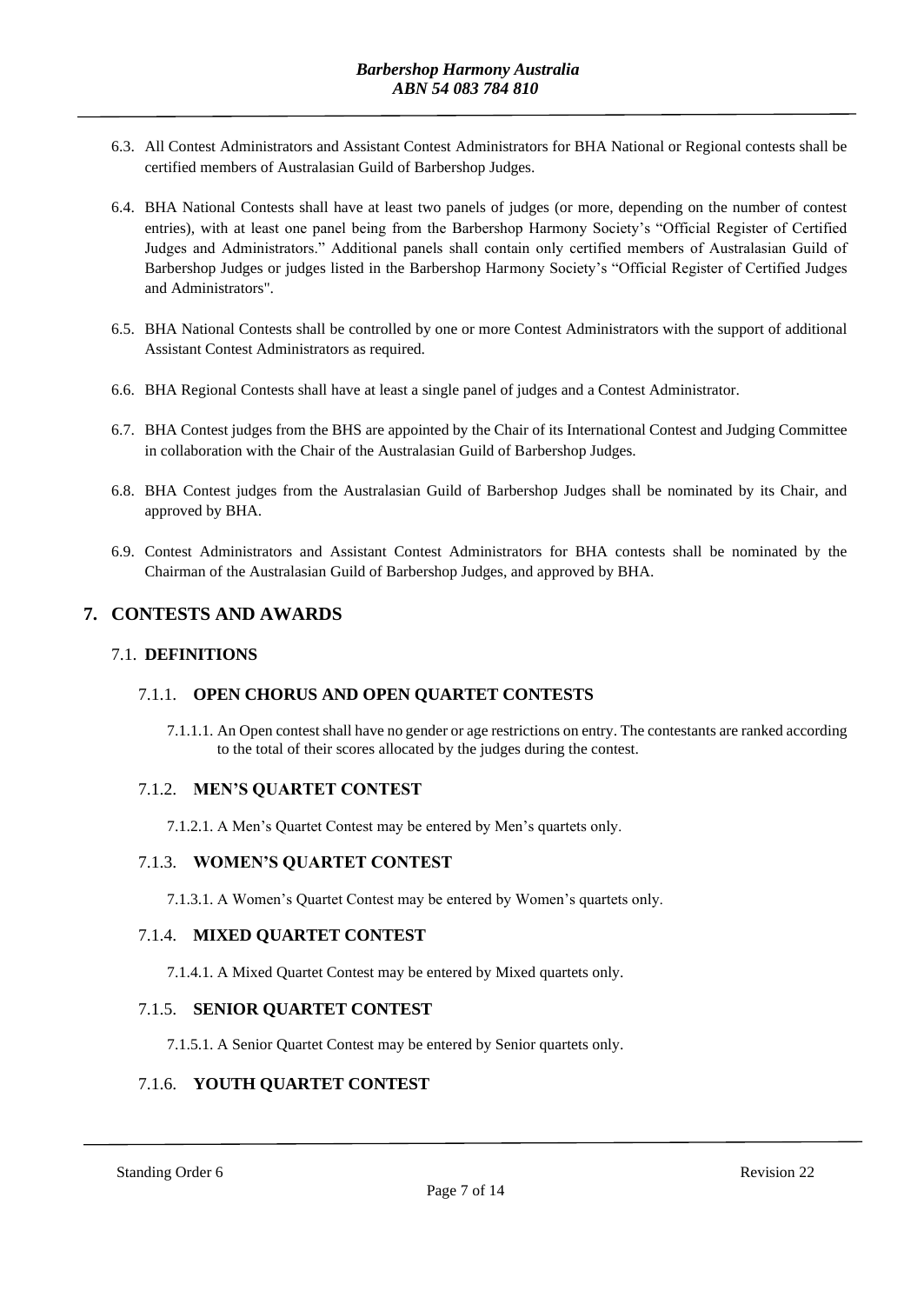7.1.6.1. A Youth Quartet Contest may be entered by Youth quartets only.

#### 7.1.7. **NOVICE QUARTET CONTEST**

7.1.7.1. A Novice Quartet Contest may be entered by Novice quartets only.

#### 7.1.8. **INVITATIONAL QUARTET EVENT**

7.1.8.1. An Invitational Quartet event is only held at Regional Events and may be entered by Invitational quartets only.

#### 7.1.9. **MEN'S CHORUS CONTEST**

7.1.9.1. A Men's Chorus Contest may be entered by Men's Choruses only.

#### 7.1.10. **WOMEN'S CHORUS CONTEST**

7.1.10.1. A Women's Chorus Contest may be entered by Women's Choruses only.

#### 7.1.11. **MIXED CHORUS CONTEST**

7.1.11.1. A Mixed Chorus Contest may be entered by Mixed Choruses only.

#### 7.1.12. **SENIOR CHORUS AWARD**

7.1.12.1. The highest scoring Senior Chorus in each gender division will win the Senior Chorus Award in that gender division.

#### 7.1.13. **YOUTH CHORUS AWARD**

7.1.13.1. The highest scoring Youth Chorus in each gender division will win the Youth Chorus Award in that gender division.

#### 7.1.14. **INVITATIONAL CHORUS PERFORMANCE**

7.1.14.1. An Invitational Chorus Performance is only held at Regional Events and may be entered by Invitational Choruses only.

#### 7.1.15. **MOST IMPROVED QUARTET AWARD**

The Most Improved Quartet is the quartet in each gender division that has the greatest increase in score between the current and the immediately preceding contest of similar grade, in either the Open (semifinal), Senior or Youth Quartet Contest. A quartet must have participated in the immediately preceding contest to be eligible for this award and no member changes must have occurred between contests. To be awarded, no fewer than four quartets must be entered in the division.

#### 7.1.16. **NOVICE QUARTET AWARD**

7.1.16.1. The highest scoring Novice quartet will win the Novice Quartet Award.

#### 7.1.17. **SMALL CHORUS AWARD**

7.1.17.1. The Small Chorus Award is for a chorus meeting the Definition of a Small Chorus.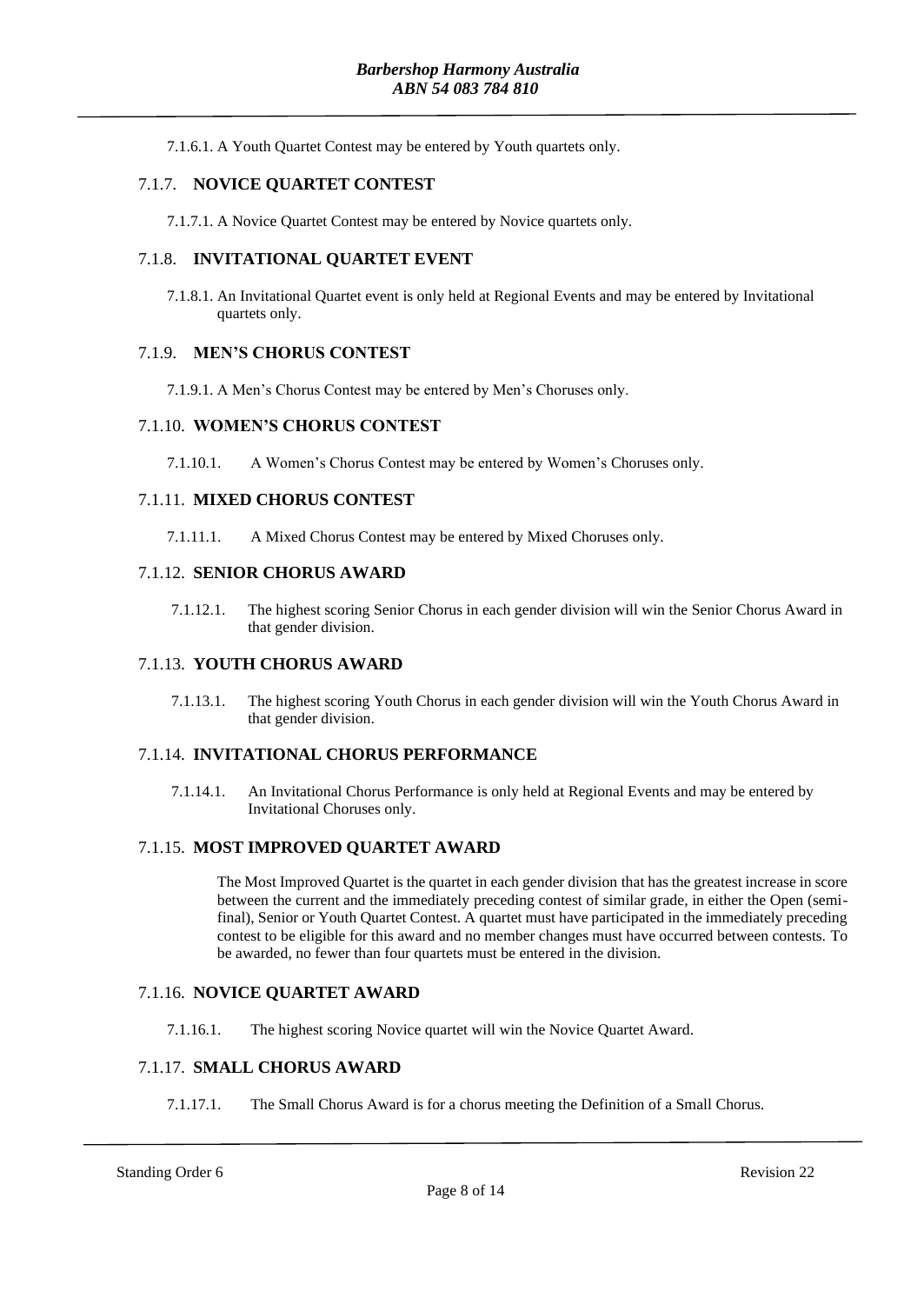# 7.1.18. **MEDIUM CHORUS AWARD**

7.1.18.1. The Medium Chorus Award is for a chorus meeting the Definition of a Medium Chorus.

# 7.1.19. **LARGE CHORUS AWARD**

7.1.19.1. The Large Chorus Award is for a chorus meeting the Definition of a Large Chorus.

# 7.1.20. **MOST IMPROVED CHORUS AWARD**

7.1.20.1. The Most Improved Chorus is the chorus in each gender division that has the greatest increase in score between the current contest and the immediately preceding contest of similar grade. A chorus must have participated in the immediately preceding contest to be eligible for this award. To be awarded, no fewer than four choruses must be entered in the division.

# 7.2. **PRESENTATIONS**

7.2.1. BHA Contests will attract presentation of medals as determined by the number of contestants in a contest, as follows:

Fewer than 4: 1st only; Fewer than 6: 1st and 2nd only; 6 or more: 1st, 2nd and 3rd, and up to 5th as appropriate.

7.2.2. In any BHA Regional or National contest, presentation of medals will only be made to competitors who score greater than 60 percentage points. For scores of 60 percentage points and lower, certificates may be presented.

7.2.3. Quartet Medals, if presented, shall be as follows:

| lst: | Gold          | Blue ribbon   |                                      |
|------|---------------|---------------|--------------------------------------|
| 2nd: | Silver        | Red ribbon    |                                      |
| 3rd: | <b>Bronze</b> | Yellow ribbon |                                      |
| 4th: | <b>Bronze</b> | Green ribbon  | (National Open Quartet contest only) |
| 5th: | <b>Bronze</b> | White ribbon  | (National Open Quartet contest only) |

7.2.4. Chorus medals, if presented, shall be as follows:

| 1st: | Gold          |                                |
|------|---------------|--------------------------------|
| 2nd: | Silver        |                                |
| 3rd: | <b>Bronze</b> |                                |
| 4th: | <b>Bronze</b> | (National Chorus Contest only) |
| 5th: | <b>Bronze</b> | (National Chorus Contest only) |

7.2.5. BHA Awards will be determined from scores obtained in BHA Contests, and will attract the presentation of one trophy and/or certificate.

7.2.6. A matrix of the BHA Contest Structure and Awards is shown below.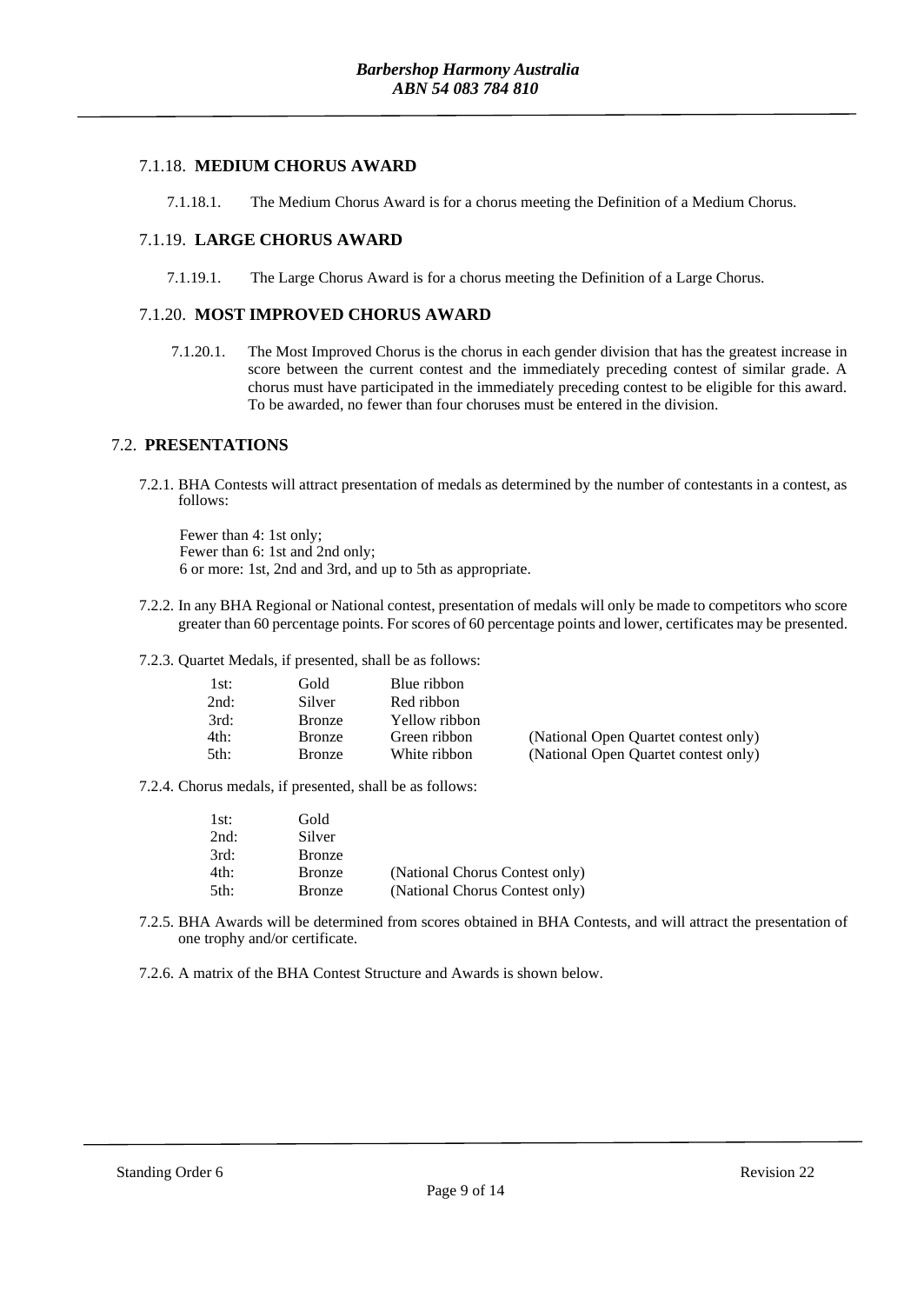| Quartet Medals and Awards* |                                |                              |                              |  |  |  |
|----------------------------|--------------------------------|------------------------------|------------------------------|--|--|--|
|                            | Men's                          | Women's                      | Mixed                        |  |  |  |
| <b>Gender Division</b>     | 1st 2nd & 3rd medals           | $1st$ , $2nd$ & $3rd$ medals | $1st$ , $2nd$ & $3rd$ medals |  |  |  |
| Senior                     | $1st$ , $2nd$ & $3rd$ medals   | $1st$ , $2nd$ & $3rd$ medals | $1st$ , $2nd$ & $3rd$ medals |  |  |  |
| Youth                      | $1st$ , $2nd$ & $3rd$ medals   | $1st$ , $2nd$ & $3rd$ medals | $1st$ , $2nd$ & $3rd$ medals |  |  |  |
| Most Improved              | Award                          | Award                        | Award                        |  |  |  |
| Novice                     | Award                          | Award                        | Award                        |  |  |  |
| Open                       | 1st, 2nd, 3rd, 4th, 5th medals |                              |                              |  |  |  |
| School                     | Award                          |                              |                              |  |  |  |

| Chorus Medals and Awards* |                                    |                       |                       |  |  |  |
|---------------------------|------------------------------------|-----------------------|-----------------------|--|--|--|
|                           | Men's                              | Women's               | Mixed                 |  |  |  |
| <b>Gender Division</b>    | 1st, 2nd $\&$ 3rd medals           | 1st, 2nd & 3rd medals | 1st, 2nd & 3rd medals |  |  |  |
| Senior                    | Award                              | Award                 | Award                 |  |  |  |
| Youth                     | Award                              | Award                 | Award                 |  |  |  |
| Most Improved             | Award                              | Award                 | Award                 |  |  |  |
| Open                      | 1st, 2nd, 3rd, 4th, 5th medals     |                       |                       |  |  |  |
| <b>Size</b>               | Awards for Small, Medium and Large |                       |                       |  |  |  |
| School                    | Award                              |                       |                       |  |  |  |

*\* Medals awarded in accordance with this clause 7.2.*

#### 7.3. **QUARTET CONTESTS**

- 7.3.1. Quartets meeting the eligibility requirements may enter any contest round for which they have qualified. All competing quartets will perform two songs in each contest entered. Where contests or contest rounds are conducted in conjunction with one another, two songs only will be sung, and the scores for those songs used to determine the results of each of those contests or contest rounds.
- 7.3.2. The National Open Quartet Contest will be conducted in two rounds:
	- a) a National Open Semi-final Round, and<br>b) a National Open Final Round.
		- a National Open Final Round.
	- 7.3.2.1. Qualification to the National Open Contest Semi-final Round will be determined by BHA, based upon scores obtained at an Approved Judging Session — see Clause 1.24 QUALIFICATION — with a minimum score of 60% or other proportion as determined by the BHA National Council. A maximum of up to 45 quartets will qualify but this number may be varied by BHA depending on the number of quartets qualifying under clause 7.3.3.1.
	- 7.3.2.2. Qualification to a National Open Final Round will be obtained by the quartets ranked 1 to 12 by score (including ties) in the associated National Open Semi-final Round. The songs sung by a quartet in a National Open Semi-final Round shall not be sung by it in the associated National Open Final Round.
	- 7.3.2.3. In a National Open Quartet Contest, the scores used to determine the ranking of quartets shall be the sum of their scores in the Semi-final and Final Rounds.
	- 7.3.2.4. In a National Open Quartet Contest only, a 4th and 5th bronze medal may be awarded where there are more than 20 quartets in the contest, and where the 4th or 5th placed quartet attains a score greater than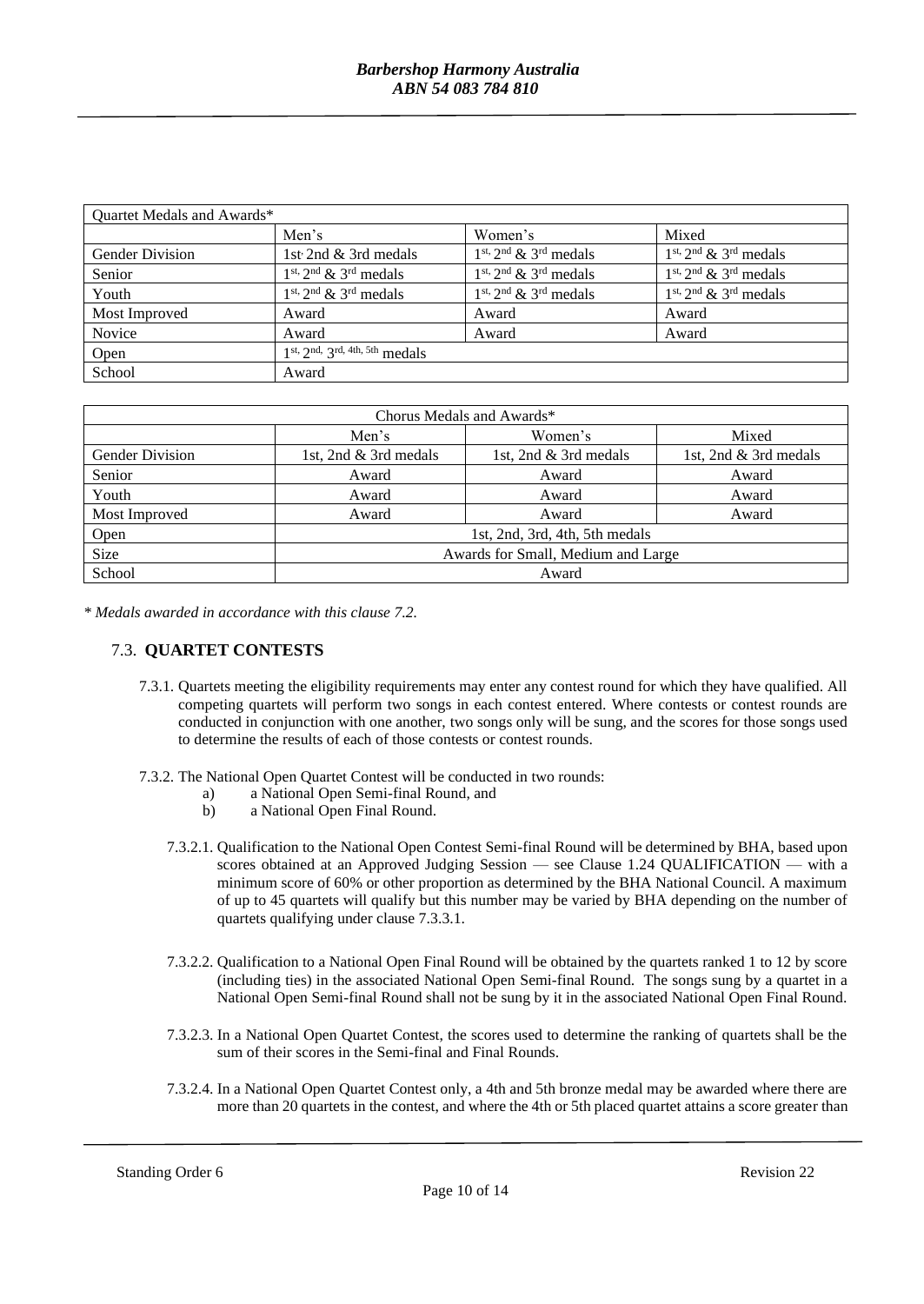70 percentage points.

- 7.3.2.5. In a National Open Quartet Contest, should quartets contravene clause 3.2.5 but be otherwise eligible to have competed in their respective gender divisions, then the highest scoring said quartet will be placed in the Open Quartet Contest, and the other quartet/s shall be deemed ineligible in the Open Quartet contest only.
- 7.3.3. The National Senior and Youth Quartet contests will be conducted in one round, which may be independent of, or in conjunction with, the National Open Semi-final Round.
	- 7.3.3.1. Qualification to a National Senior or Youth Quartet Contest will be determined by BHA, based upon scores obtained at an Approved Judging Session — see Clause 1.24 QUALIFICATION — with a minimum score of 55% or other proportion as determined by the BHA National Council.
- 7.3.4. Quartets from the National Open, Senior, and Youth Contests may qualify to represent BHA at the BHS International contest that immediately follows the National Contest (i.e. if qualified in 2022, then nominated for 2023), if they meet the BHS Target Score. Contact BHA for more information.
- 7.3.5. Any quartet receiving a financial grant from BHA to attend an International Contest will be expected to attend a number of engagements for barbershoppers throughout Australia as specified by BHA.

#### 7.4. **CHORUSES**

- 7.4.1. All competing choruses will perform two songs in each contest entered. Where contests are conducted in conjunction with one another, two songs only will be sung, and the scores for those songs used to determine the results of each of those contests.
- 7.4.2. A National Open Chorus Contest will be conducted in one round.
	- 7.4.2.1. In a National Open Chorus Contest only, a 4th and 5th bronze medal may be awarded where there are more than 20 choruses in the contest, and where the 4th or 5th placed chorus attain a score greater than 70 percentage points.
	- 7.4.2.2. In a National Open Chorus Contest, should choruses contravene clause 3.3.3 but be otherwise eligible to have competed in their respective gender divisions, then the highest scoring said chorus will be placed in the Open Chorus Contest, and the other chorus/es shall be deemed ineligible in the Open Chorus contest only.
- 7.4.3. National Chorus Most Improved and Size Division (Small, Medium and Large) awards will be determined from scores attained in the National Open Chorus Contest.
- 7.4.4. Choruses from the National Open Chorus Contest may qualify to represent BHA at the BHS International Contest that occurs between one and two years after the National Contest (i.e. if qualified in 2022, then nominated for 2024). Contact BHA for more information.

### 8. **OFFICIAL RESULTS**

- 8.1. An official scoring summary will be published by the Contest Administrator immediately following the announcement of the winners of any contest.
- 8.2. At the discretion of the BHA the official scoring summary may show:

8.2.1. the contest date and location;

8.2.2. the points scores for each song in each category for each eligible contestant in the order Singing, Music,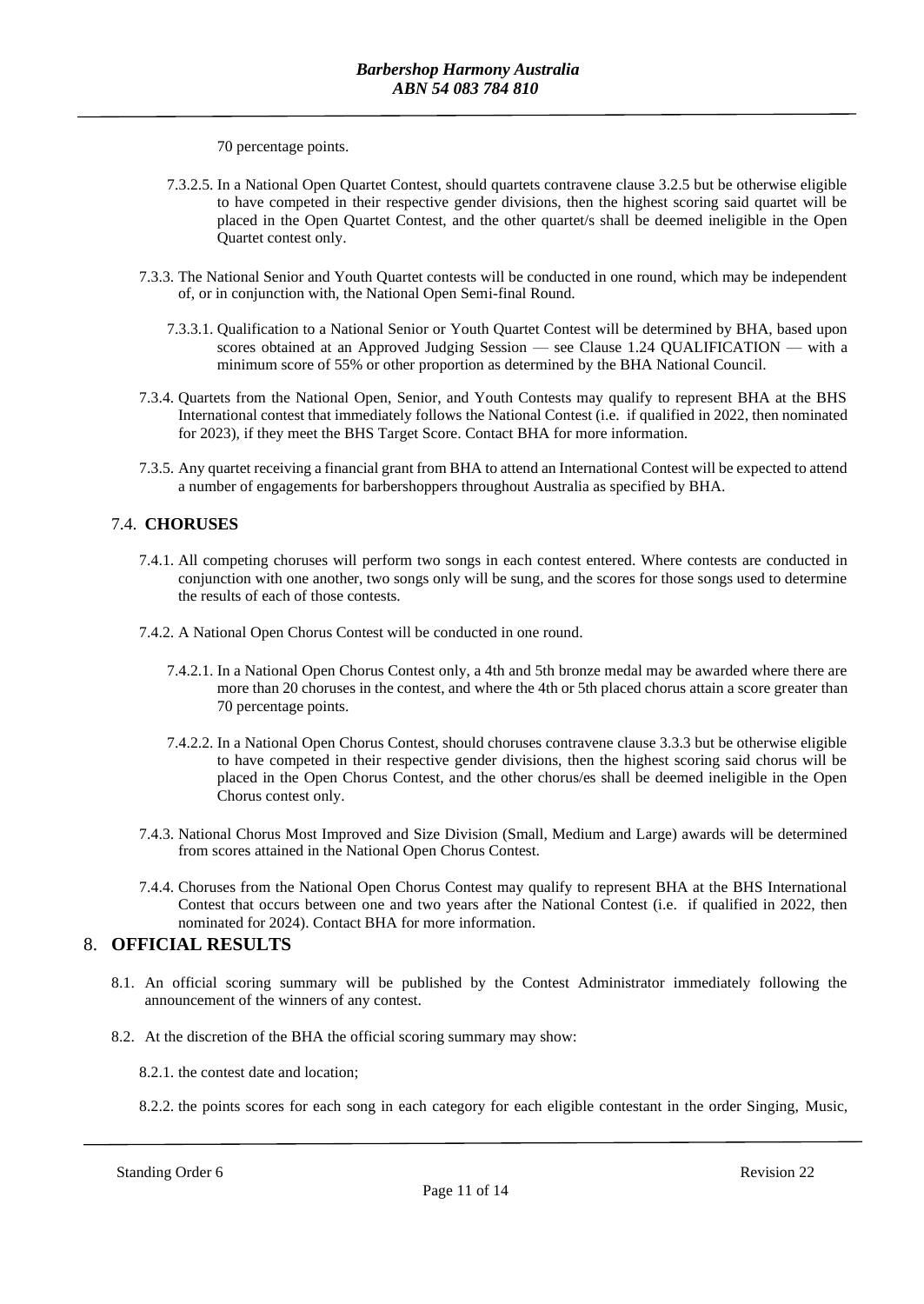Presentation, with the total points score indicated;

8.2.3. the total score for each eligible contestant also expressed as a percentage of the total possible score;

8.2.4. the names of the songs sung by each contestant in the order sung, and

8.2.5. the names and positions of the judges and contest administrators.

# 9. **RANKING OF CONTESTANTS**

- 9.1. Contestants will be ranked in accordance with the cumulative total scores of points awarded by the panel of judges. The judges will report their points score to the Contest Administrator immediately following each contestant's performance.
- 9.2. A tie will be broken by ranking the contestants according to their overall scores in the Singing category or, only if that does not break the tie, according to their overall scores in the Performance category. If a tie still exists, the tie will stand.
- 9.3. Where contestants remain tied, each will be allotted the same place number, and the next lowest scorer will be allotted a place number as if the tied contestants had been allotted sequential place numbers.

# 10. **ORDER OF APPEARANCE**

- 10.1.Contestants will sing in the order in which their names are drawn by lot, unless the Contest Administrator excuses such appearance owing to circumstances beyond the control of the contestants. The Contest Administrator will determine whether to give an excused contestant the opportunity to appear after all other contestants in that contest session.
- 10.2. Any contestant not previously excused by the Contest Administrator, that fails to perform in its assigned order of appearance in a contest session will be penalised five points in each scoring category. A penalised contestant will have the opportunity to appear after all other contestants in that contest session.
- 10.3.If there are two or more excused or penalised contestants, their order of appearance will be determined by the Contest Administrator.
- 10.4.The Contest Administrator will adjust any drawn quartet Order of Appearance so that a person performing in more than one quartet will not be required to be on stage with less than two other performances between their appearances.

# 11. **SONGS AND ARRANGEMENTS**

- 11.1. A song performed in a contest must be in good taste, be neither primarily patriotic nor primarily religious in intent, and have a melody and implied harmony consistent with the barbershop style. All songs performed in the contest must be arranged in the barbershop style, which is an unaccompanied vocal style of music. Songs must be sung without any kind of musical accompaniment and without instrumental introduction, interlude, or conclusion. The latter provision applies to both the entire performance and each individual song.
	- 11.1.1. Contestants must comply with the copyright law in the acquisition, arranging, and learning of songs used in contest performance.

#### 12. **SOUND EQUIPMENT AND STAGE SETTING**

12.1.The best possible sound equipment, with competent operators, will be provided if needed. Monitor speakers are permitted. The stage setting will be set up sufficiently in advance of the contest starting time so that the sound equipment and lighting may be tested under the supervision of the Contest Administrator. The contest will not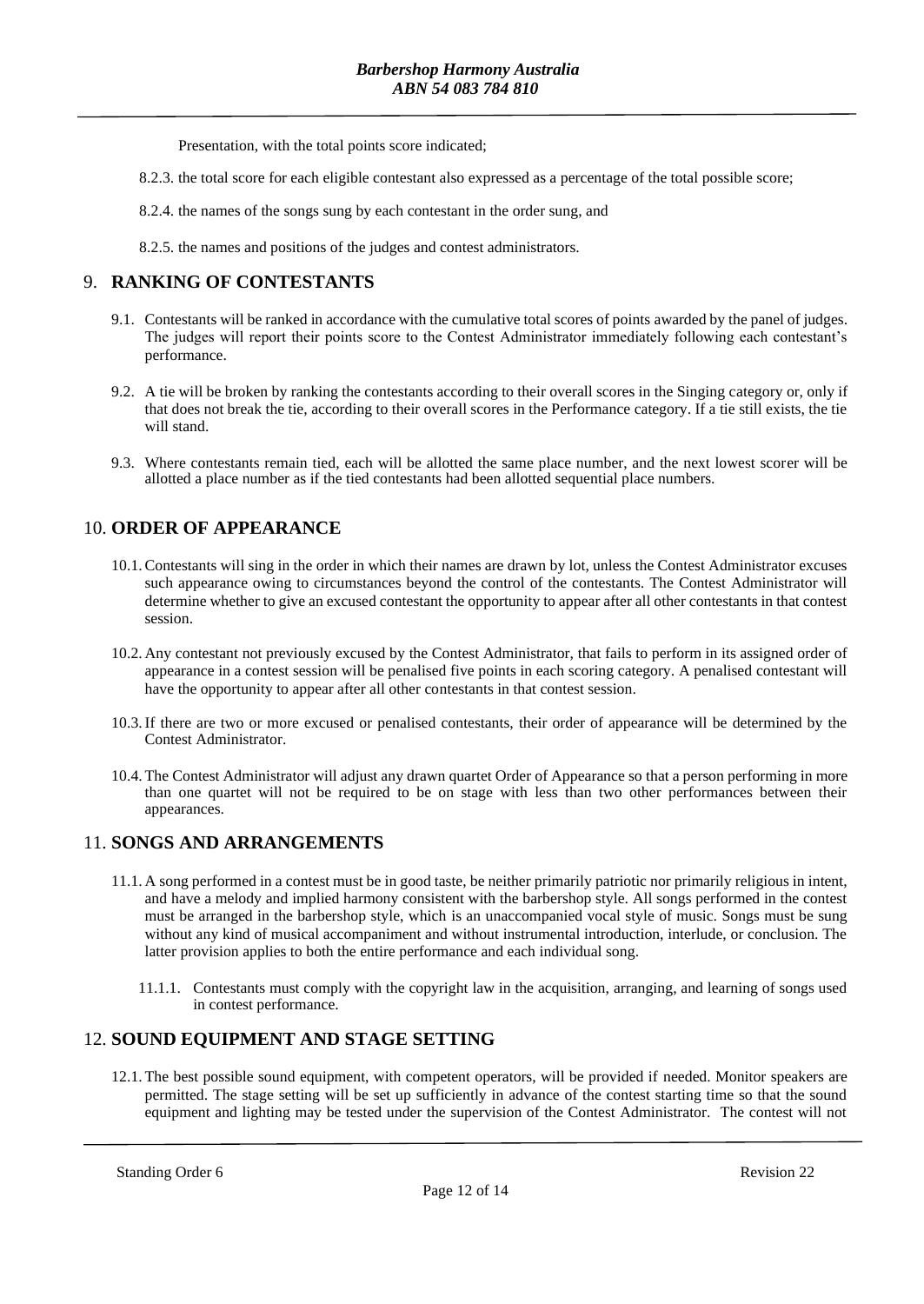start until the Contest Administrator has given approval.

- 12.2. No changes to sound or lighting equipment will be made during a contest session, unless specifically approved by the Contest Administrator, and shall be only for the sole purpose of correcting a malfunction.
- 12.3.Contestants may not use their own electronic amplification. Violation of this rule may result in forfeiture by the Performance judge.

# 13. **STAGING**

- 13.1. Persons who are not members of the competing chorus or quartet may not appear on stage during the performance.
	- 13.1.1. Actions by any contestant that are deemed suggestive, vulgar or otherwise not in good taste may be penalised by the judges.
	- 13.1.2. The Performance judge will have jurisdiction over issues of staging. Further information on unacceptable staging is available in the Presentation category of the *Barbershop Harmony Society Contest and Judging Handbook*.
- 13.2. Violation of this article may result in penalties up to and including forfeiture by one or more judges.
- 13.3.Chorus set up time shall not exceed 5 minutes and chorus clean up time shall not exceed 2 minutes. A penalty of 5 points per judge per minute may be applied at the discretion of the Contest Administrator and/or Chair of the Judging Panel.

# 14. **COMMENT**

14.1. Non-singing dialogue is generally not a part of a contest performance. However, brief comments made with supporting visual communications may be permitted more clearly to establish mood/theme, to assist the transition of packaged songs or to add to the effect of closure of mood/theme. Spoken words deemed to be excessive or detrimental to the performance shall be penalized by the Performance judge(s) up to and including forfeiture.

# 15. **PENALTIES AND FORFEITURES**

- 15.1. A scoring judge indicates forfeiture by awarding a score of zero. There will be no public announcement of any penalty or forfeiture. Penalties and forfeitures will be published as part of the official scoring summary, with citation of the rule that was violated, if appropriate.
- 15.2. Known or suspected infringements or potential infringements of rules governing contestant membership should be reported to the Contest Administrator, who may disqualify an offending contestant from taking part in the contest, or, if the contest has started, apply a total forfeiture penalty or remove the contestant from the official contest results.

#### 16. **OPERATION OF THE CONTEST**

- 16.1. Once the contest begins, and until the contest results are determined, the Contest Administrator is completely in charge of the operation of the contest. Announcement of the results of the contest will be the joint responsibility of the Contest Administrator and the BHA Contest & Judging representative.
- 16.2.The Contest Administrator is responsible for ensuring that the contest environment is as fair and consistent as possible for all contestants.
- 16.3. At their sole discretion, the Contest Administrator may allow a contestant to repeat part or all of a performance later in the contest. If the Contest Administrator must cancel a session or an entire contest, that session and/or